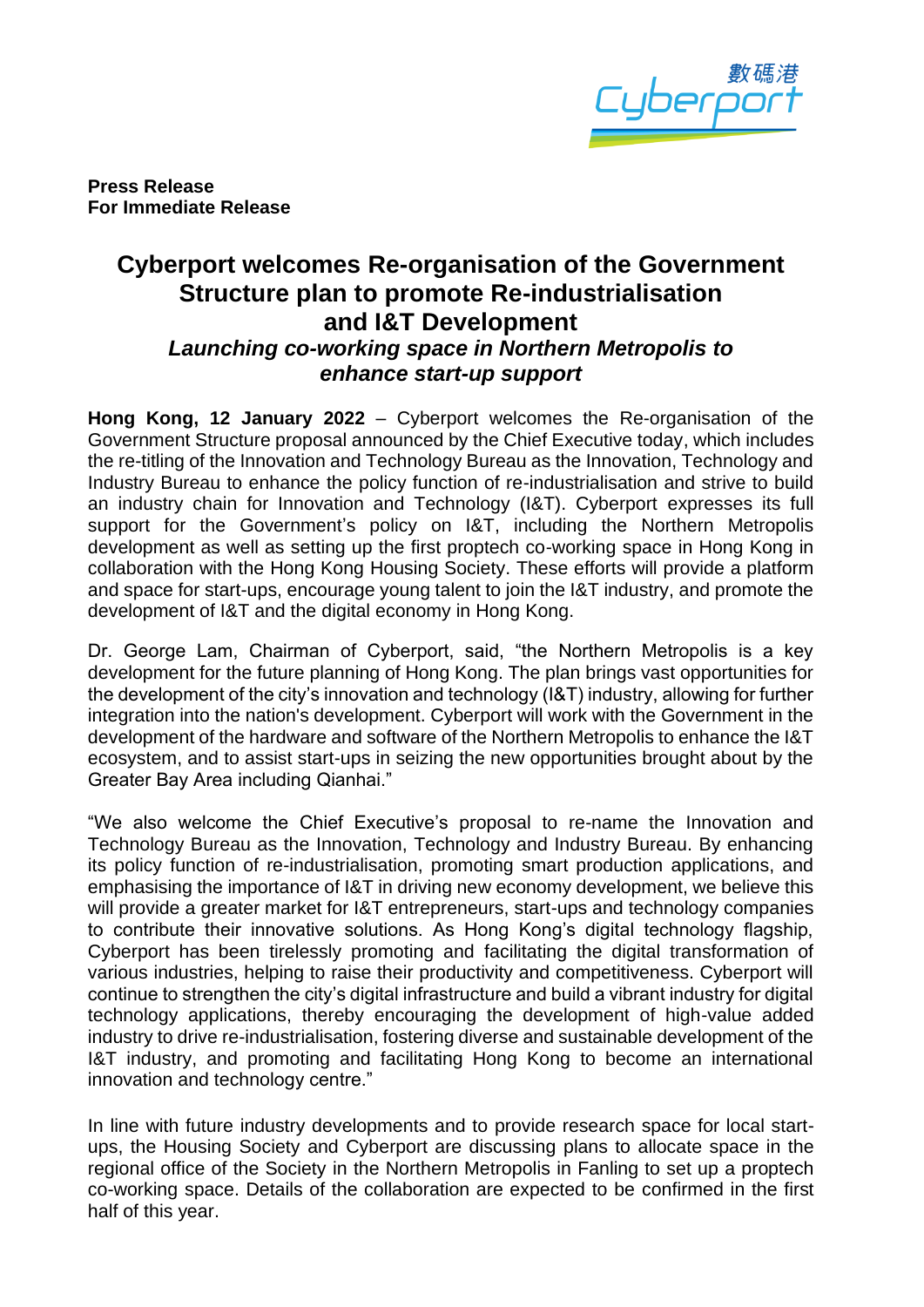

The Smart Living technology applications of Cyberport's start-ups manifest in diverse scenarios that can be beneficial to development of the Northern Metropolis. Beyond proptech, this also includes gerontech, green tech, ESG, and more. The rapid growth of cutting-edge technologies, including blockchain, artificial intelligence & big data, and cybersecurity, will catalyse the development of I&T and re-industrialisation, bringing new impetus to Hong Kong's economy. To further stimulate local re-industrialisation, Cyberport will continue to foster a vibrant I&T ecosystem to nurture relevant start-ups, and through their digital applications, help enterprises build smart production technologies.

For many years, Cyberport has actively cultivated innovation and technology talents. Moving forward, Cyberport will invest more resources to further help youths join the industry by creating more internship, employment, and entrepreneurial opportunities for young people through the Cyberport Academy, Cyberport will continue to encourage them, as well as start-ups, to seize the opportunities of innovation and technology development in the GBA, leverage our advantages and achieve co‑ordinated development with our brother cities in the GBA, and form an I&T upstream, midstream and downstream industrial chain to promote the development of the GBA into an international innovation and technology centre.

Digital technology is becoming an important driver for the economy. A complete innovation and technology infrastructure will provide more potential for growth of the industry. Through the Cyberport 5 development plan, Cyberport will work towards expanding space for I&T and its relevant supporting facilities in order to accommodate more start-ups and promote industry development, while consolidating talent cultivation efforts to meet the ardent human resources demand. This will help create a more vibrant and diverse I&T ecosystem and bring enormous benefits to Hong Kong's long-term I&T development.

###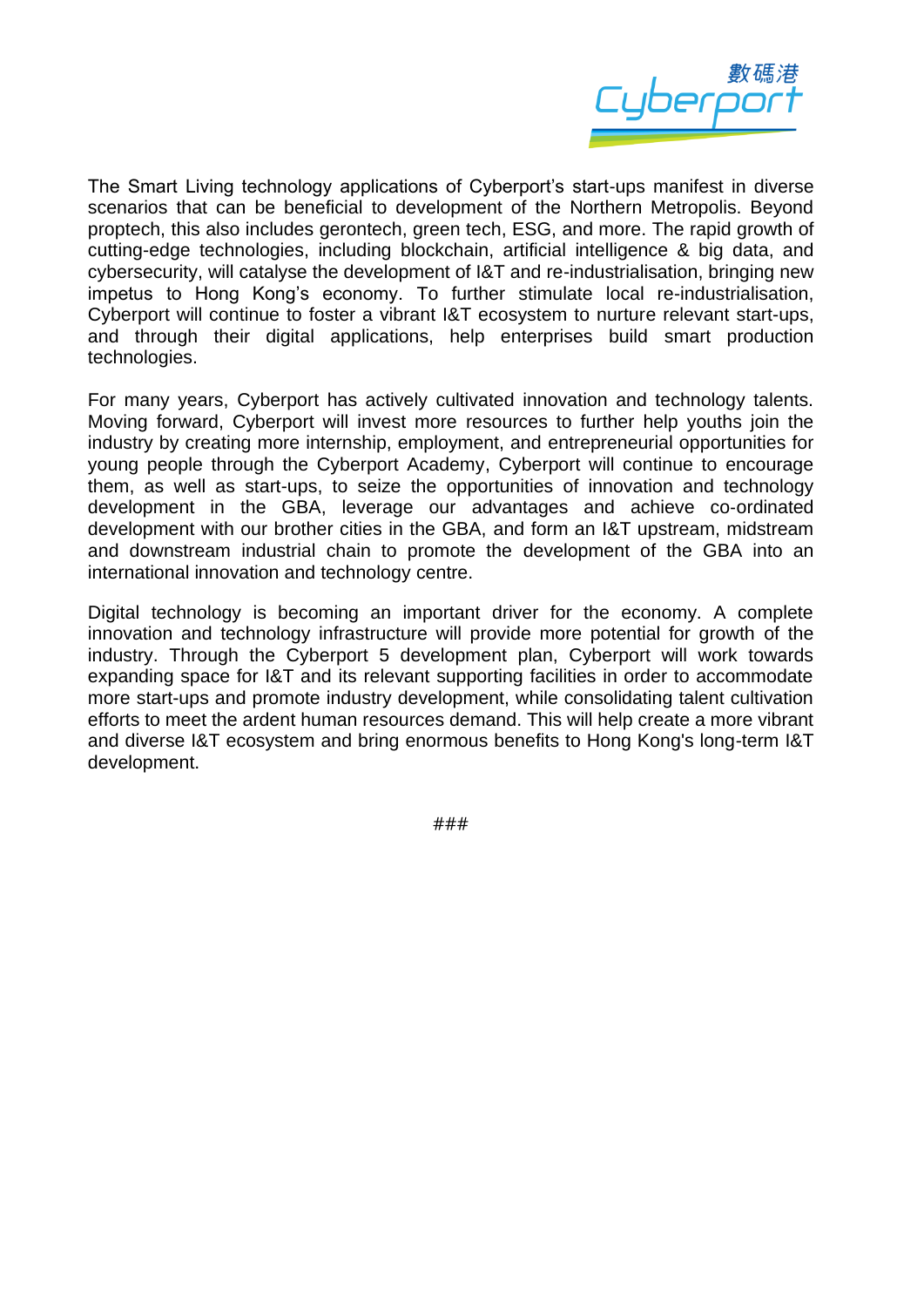tuberp<sup>e</sup>

For high resolution photos please download via [this link.](https://drive.google.com/drive/u/1/folders/1zGxrV3pDBBSeOrZ8XI2hy6hE7bNCjojb)



Dr. George Lam, Chairman of Cyberport, says Cyberport will continue to strengthen the city's digital infrastructure and build a vibrant industry for digital technology applications, thereby encouraging the development of high-value added industry to drive reindustrialisation, fostering diverse and sustainable development of the I&T industry, and promoting and facilitating Hong Kong to become an international innovation and technology centre.



In line with future industry developments and to provide research space for local start-ups, the Hong Kong Housing Society and Cyberport are discussing plans to allocate space in the regional office of the Society in the Northern Metropolis in Fanling to set up a proptech co-working space. Details of the collaboration are expected to be confirmed in the first half of this year.